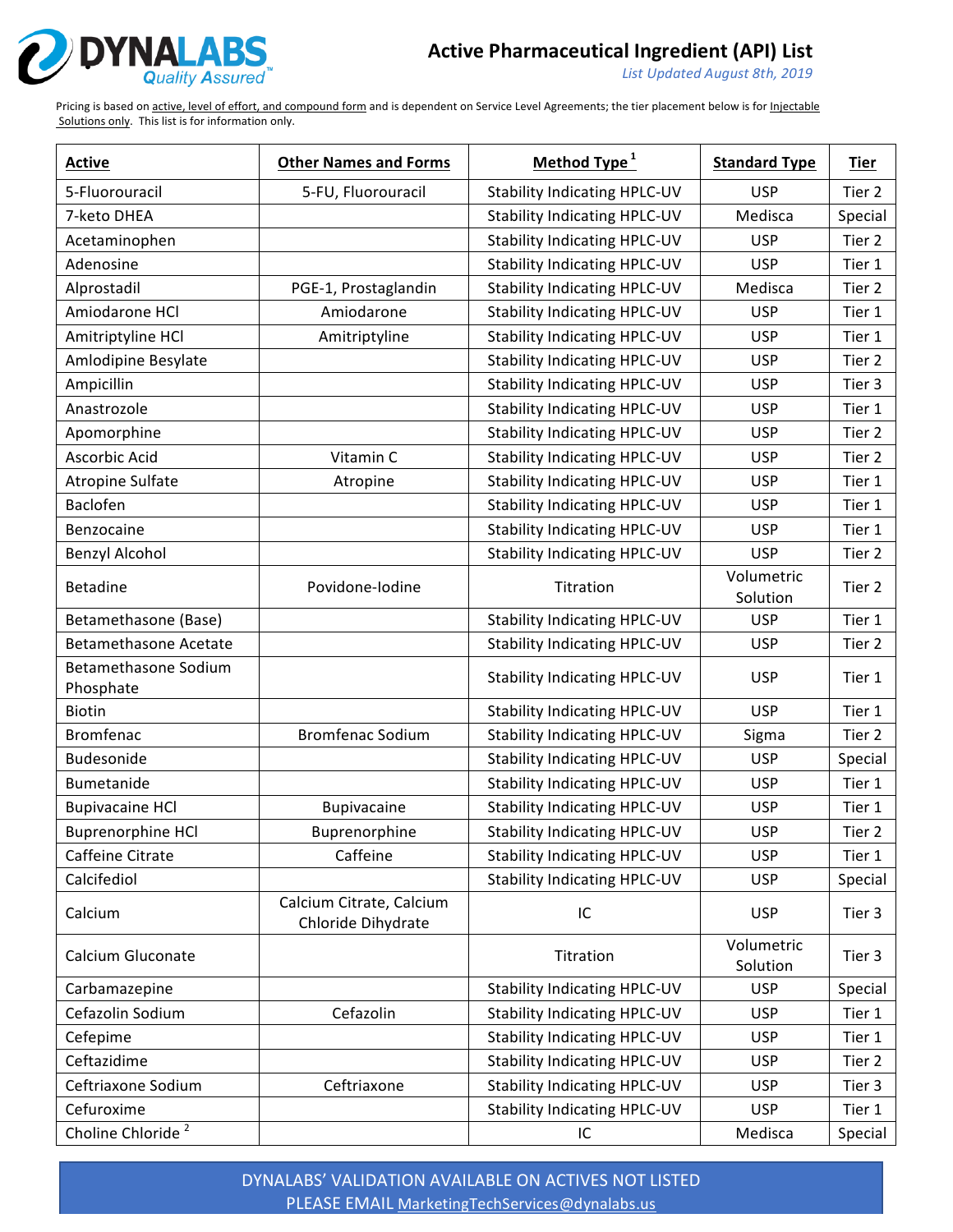

*List Updated August 8th, 2019*

Pricing is based on active, level of effort, and compound form and is dependent on Service Level Agreements; the tier placement below is for Injectable Solutions only. This list is for information only.

| <b>Active</b>                    | <b>Other Names and Forms</b>        | Method Type <sup>1</sup>            | <b>Standard Type</b>   | <b>Tier</b> |
|----------------------------------|-------------------------------------|-------------------------------------|------------------------|-------------|
| Cidofovir                        |                                     | <b>Stability Indicating HPLC-UV</b> | <b>USP</b>             | Tier 2      |
| Ciprofloxacin HCl                |                                     | <b>Stability Indicating HPLC-UV</b> | <b>USP</b>             | Tier 1      |
| Ciprofloxacin                    |                                     | <b>Stability Indicating HPLC-UV</b> | <b>USP</b>             | Tier 1      |
| Clindamycin Phosphate            |                                     | <b>Stability Indicating HPLC-UV</b> | <b>USP</b>             | Tier 1      |
| Clonidine HCl                    | Clonidine                           | <b>Stability Indicating HPLC-UV</b> | <b>USP</b>             | Tier 1      |
| Cyanocobalamin                   |                                     | <b>Stability Indicating HPLC-UV</b> | Medisca                | Tier 1      |
| Cyclobenzaprine HCl              |                                     | <b>Stability Indicating HPLC-UV</b> | <b>USP</b>             | Tier 1      |
| Cyclosporine                     |                                     | <b>Stability Indicating HPLC-UV</b> | <b>USP</b>             | Tier 2      |
| Cyclopentolate HCl               |                                     | <b>Stability Indicating HPLC-UV</b> | <b>USP</b>             | Tier 1      |
| Dehydroepianodrosterone          | <b>DHEA</b>                         | <b>Stability Indicating HPLC-UV</b> | Medisca                | Tier 1      |
| Demercarium Bromide              | Demercarium                         | <b>Stability Indicating HPLC-UV</b> | <b>USP</b>             | Tier 2      |
| Dexamethasone Acetate            |                                     | <b>Stability Indicating HPLC-UV</b> | <b>USP</b>             | Tier 2      |
| Dexamethasone<br>Phosphate       | Dexamethasone Sodium<br>Phosphate   | <b>Stability Indicating HPLC-UV</b> | <b>USP</b>             | Tier 3      |
| Dexmedetomidine                  |                                     | <b>Stability Indicating HPLC-UV</b> | <b>USP</b>             | Tier 2      |
| Dextromethorphan<br>Hydrobromide |                                     | <b>Stability Indicating HPLC-UV</b> | <b>USP</b>             | Tier 2      |
| Diazepam                         |                                     | <b>Stability Indicating HPLC-UV</b> | <b>USP</b>             | Tier 1      |
| Diclofenac Sodium                | Diclofenac, Diclofenac<br>Potassium | <b>Stability Indicating HPLC-UV</b> | <b>USP</b>             | Tier 1      |
| Diltiazem HCl                    | Diltiazem                           | <b>Stability Indicating HPLC-UV</b> | <b>USP</b>             | Tier 1      |
| Diphenhydramine HCl              |                                     | <b>Stability Indicating HPLC-UV</b> | <b>USP</b>             | Tier 2      |
| Dipyridamole                     |                                     | <b>Stability Indicating HPLC-UV</b> | <b>USP</b>             | Special     |
| Dobutamine                       |                                     | <b>Stability Indicating HPLC-UV</b> | <b>USP</b>             | Special     |
| Dopamine HCl                     | Dopamine                            | <b>Stability Indicating HPLC-UV</b> | <b>USP</b>             | Tier 1      |
| Doxepin HCl                      | Doxepin                             | <b>Stability Indicating HPLC-UV</b> | <b>USP</b>             | Special     |
| Doxycycline                      | Doxycycline Hyclate                 | <b>Stability Indicating HPLC-UV</b> | <b>USP</b>             | Special     |
| Droperidol                       |                                     | <b>Stability Indicating HPLC-UV</b> | <b>USP</b>             | Tier 1      |
| Edetate Calcium Disodium         |                                     | Titration                           | Volumetric<br>Solution | Tier 2      |
| <b>Edetate Disodium</b>          |                                     | Titration                           | Volumetric<br>Solution | Tier 2      |
| Ephedrine Sulfate                |                                     | <b>Stability Indicating HPLC-UV</b> | <b>USP</b>             | Tier 1      |
| Epinephrine Bitartrate           | Epinephrine HCl,<br>Epinephrine     | <b>Stability Indicating HPLC-UV</b> | <b>USP</b>             | Tier 1      |
| Estradiol                        | E <sub>2</sub>                      | <b>Stability Indicating HPLC-UV</b> | <b>USP</b>             | Tier 1      |
| <b>Estradiol Valerate</b>        |                                     | <b>Stability Indicating HPLC-UV</b> | <b>USP</b>             | Tier 2      |
| Estriol                          | E <sub>3</sub>                      | <b>Stability Indicating HPLC-UV</b> | <b>USP</b>             | Tier 1      |
| Estrone                          | E1                                  | <b>Stability Indicating HPLC-UV</b> | <b>USP</b>             | Tier 1      |
| Fenbendazole                     |                                     | <b>Stability Indicating HPLC-UV</b> | <b>USP</b>             | Special     |
| Fentanyl Citrate                 | Fentanyl                            | <b>Stability Indicating HPLC-UV</b> | <b>USP</b>             | Tier 1      |

DYNALABS' VALIDATION AVAILABLE ON ACTIVES NOT LISTED PLEASE EMAIL MarketingTechServices@dynalabs.us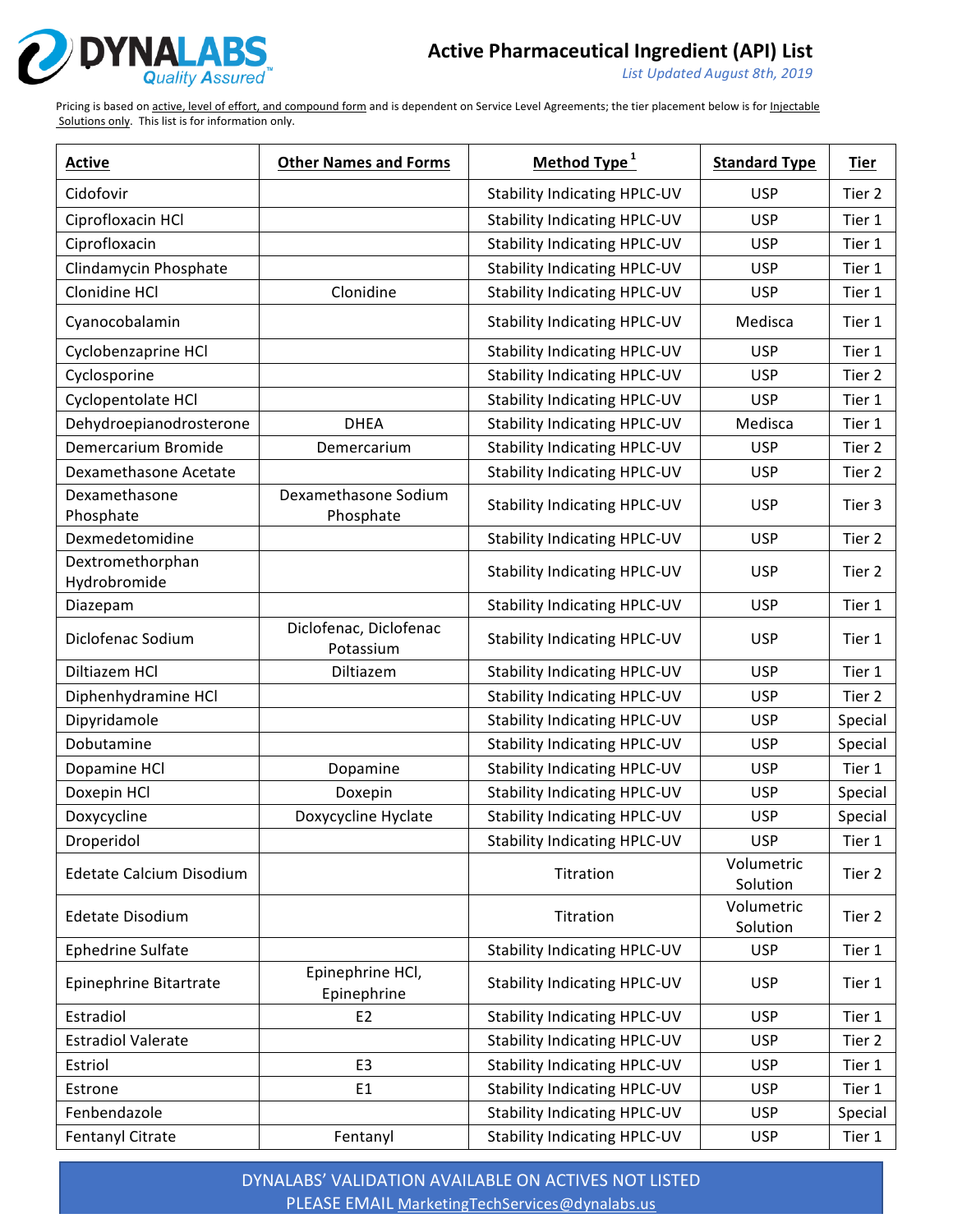

*List Updated August 8th, 2019*

Pricing is based on active, level of effort, and compound form and is dependent on Service Level Agreements; the tier placement below is for Injectable Solutions only. This list is for information only.

| <b>Active</b>                      | <b>Other Names and Forms</b>                                                                      | Method Type <sup>1</sup>            | <b>Standard Type</b>   | <b>Tier</b> |
|------------------------------------|---------------------------------------------------------------------------------------------------|-------------------------------------|------------------------|-------------|
| Finasteride                        |                                                                                                   | <b>Stability Indicating HPLC-UV</b> | <b>USP</b>             | Special     |
| Furosemide                         |                                                                                                   | <b>Stability Indicating HPLC-UV</b> | <b>USP</b>             | Tier 2      |
| Gabapentin                         |                                                                                                   | <b>Stability Indicating HPLC-UV</b> | <b>USP</b>             | Tier 1      |
| Gatifloxacin                       |                                                                                                   | <b>Stability Indicating HPLC-UV</b> | <b>USP</b>             | Tier 2      |
| Gentamicin Sulfate                 | Gentamicin                                                                                        | <b>Stability Indicating HPLC-UV</b> | <b>USP</b>             | Tier 3      |
| <b>Glutathione Reduced</b>         |                                                                                                   | <b>Stability Indicating HPLC-UV</b> | <b>USP</b>             | Tier 2      |
| Glycopyrrolate                     |                                                                                                   | <b>Stability Indicating HPLC-UV</b> | <b>USP</b>             | Tier 1      |
| Guaifenesin                        |                                                                                                   | <b>Stability Indicating HPLC-UV</b> | <b>USP</b>             | Special     |
| Hydrocortisone                     |                                                                                                   | <b>Stability Indicating HPLC-UV</b> | <b>USP</b>             | Tier 1      |
| Hydrocortisone Acetate             |                                                                                                   | <b>Stability Indicating HPLC-UV</b> | <b>USP</b>             | Tier 1      |
| Hydrocortisone Sodium<br>Succinate | Hydrocortisone<br>Hemisuccinate                                                                   | <b>Stability Indicating HPLC-UV</b> | <b>USP</b>             | Tier 1      |
| Hydromorphone HCl                  | Hydromorphone                                                                                     | <b>Stability Indicating HPLC-UV</b> | <b>USP</b>             | Tier 1      |
| Hydroxocobalamin HCl               | Hydroxocobalamin                                                                                  | <b>Stability Indicating HPLC-UV</b> | Medisca                | Tier 1      |
| Hydroxyprogesterone<br>Caproate    |                                                                                                   | <b>Stability Indicating HPLC-UV</b> | <b>USP</b>             | Tier 1      |
| Ibuprofen                          |                                                                                                   | <b>Stability Indicating HPLC-UV</b> | <b>USP</b>             | Tier 1      |
| Idoxuridine                        |                                                                                                   | <b>Stability Indicating HPLC-UV</b> | <b>USP</b>             | Tier 2      |
| Inositol $\sqrt{2}$                |                                                                                                   | HPLC-CAD                            | <b>USP</b>             | Special     |
| Iohexol                            |                                                                                                   | Titration                           | Volumetric<br>Solution | Special     |
| Isoproterenol                      |                                                                                                   | <b>Stability Indicating HPLC-UV</b> | <b>USP</b>             | Tier 2      |
| Ketamine HCl                       | Ketamine                                                                                          | <b>Stability Indicating HPLC-UV</b> | <b>USP</b>             | Tier 1      |
| Ketoprofen                         |                                                                                                   | <b>Stability Indicating HPLC-UV</b> | <b>USP</b>             | Tier 1      |
| Ketorolac Tromethamine             | Ketorolac                                                                                         | <b>Stability Indicating HPLC-UV</b> | <b>USP</b>             | Tier 1      |
| Labetalol HCl                      |                                                                                                   | <b>Stability Indicating HPLC-UV</b> | <b>USP</b>             | Tier 1      |
| Leuprolide Acetate                 | Leuprolide                                                                                        | <b>Stability Indicating HPLC-UV</b> | <b>USP</b>             | Tier 3      |
| Levothyroxine Sodium               | Levothyroxine, T4                                                                                 | <b>Stability Indicating HPLC-UV</b> | <b>USP</b>             | Tier 3      |
| Lidocaine HCl                      | Lidocaine                                                                                         | <b>Stability Indicating HPLC-UV</b> | <b>USP</b>             | Tier 1      |
| Liothyronine Sodium                | Liothyronine, T3                                                                                  | <b>Stability Indicating HPLC-UV</b> | <b>USP</b>             | Tier 3      |
| Lorazepam                          |                                                                                                   | <b>Stability Indicating HPLC-UV</b> | <b>USP</b>             | Tier 1      |
| Magnesium                          | Magnesium Chloride<br>Hexahydrate, Magnesium<br>Chloride, Magnesium<br>Citrate, Magnesium Sulfate | IC                                  | <b>USP</b>             | Tier 3      |
| Medroxyprogestone<br>Acetate       |                                                                                                   | <b>Stability Indicating HPLC-UV</b> | <b>USP</b>             | Tier 2      |
| Meloxicam                          |                                                                                                   | <b>Stability Indicating HPLC-UV</b> | <b>USP</b>             | Tier 1      |
| Meperidine HCl                     | Meperidine                                                                                        | <b>Stability Indicating HPLC-UV</b> | <b>USP</b>             | Tier 2      |
| Methadone HCl                      |                                                                                                   | <b>Stability Indicating HPLC-UV</b> | <b>USP</b>             | Tier 1      |
| Methionine                         |                                                                                                   | <b>Stability Indicating HPLC-UV</b> | <b>USP</b>             | Special     |

DYNALABS' VALIDATION AVAILABLE ON ACTIVES NOT LISTED PLEASE EMAIL MarketingTechServices@dynalabs.us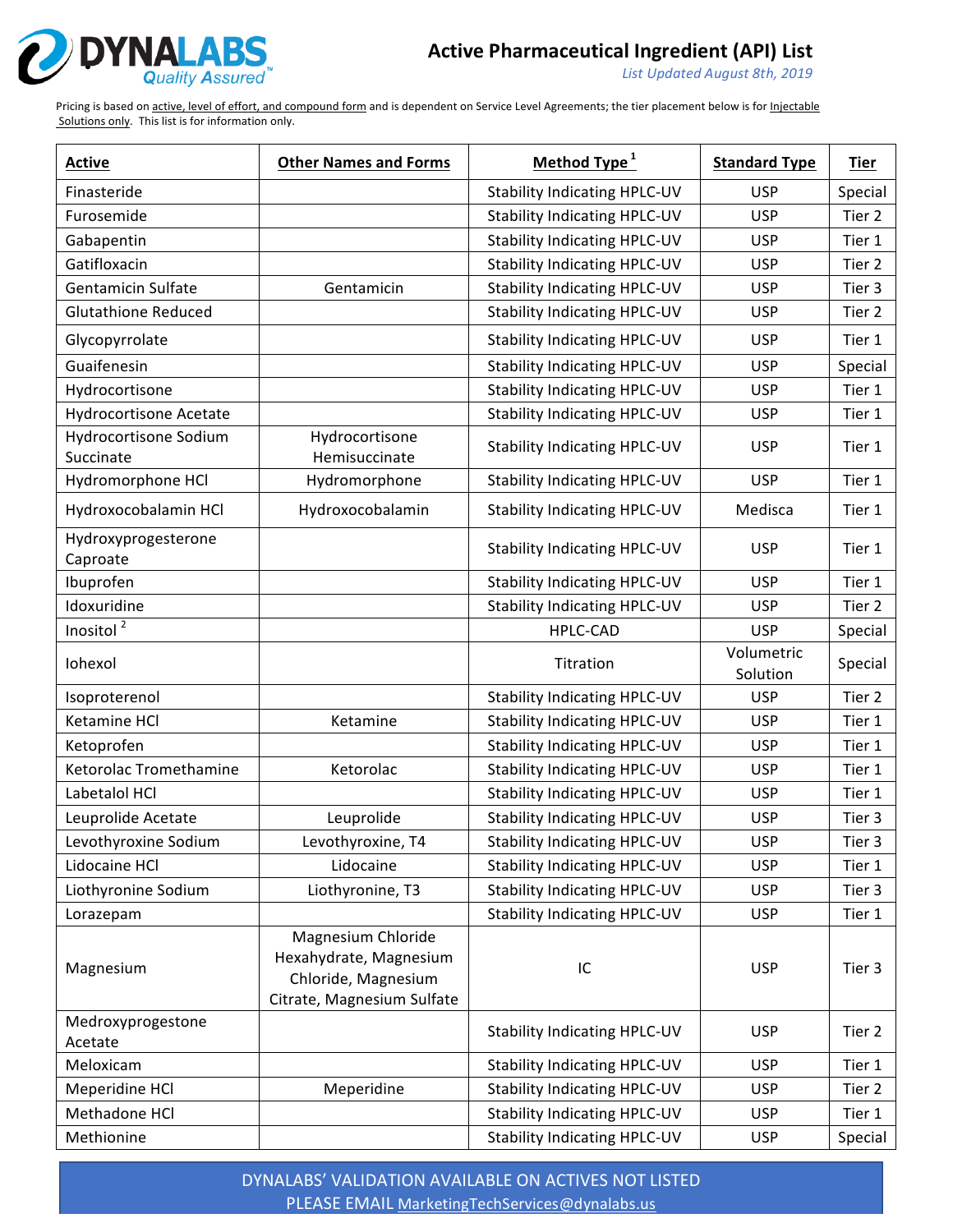

*List Updated August 8th, 2019*

Pricing is based on active, level of effort, and compound form and is dependent on Service Level Agreements; the tier placement below is for Injectable Solutions only. This list is for information only.

| <b>Active</b>              | <b>Other Names and Forms</b>                        | Method Type <sup>1</sup>            | <b>Standard Type</b> | <b>Tier</b> |
|----------------------------|-----------------------------------------------------|-------------------------------------|----------------------|-------------|
| Methocarbamol              |                                                     | <b>Stability Indicating HPLC-UV</b> | <b>USP</b>           | Tier 2      |
| <b>Methohexital Sodium</b> | Methohexital                                        | <b>Stability Indicating HPLC-UV</b> | <b>USP</b>           | Tier 2      |
| Methylcobalamin            |                                                     | <b>Stability Indicating HPLC-UV</b> | <b>USP</b>           | Tier 2      |
| Methylprednisolone         |                                                     | <b>Stability Indicating HPLC-UV</b> | <b>USP</b>           | Tier 2      |
| Acetate                    |                                                     |                                     |                      |             |
| Methylprednisolone         | Methylprednisolone                                  | <b>Stability Indicating HPLC-UV</b> | <b>USP</b>           | Tier 1      |
| Sodium Succinate           | Hemisuccinate                                       |                                     |                      |             |
| Metoclopramide HCl         | Metoclopramide                                      | <b>Stability Indicating HPLC-UV</b> | <b>USP</b>           | Tier 1      |
| Metoprolol                 | Metoprolol Tartrate,<br><b>Metoprolol Succinate</b> | <b>Stability Indicating HPLC-UV</b> | <b>USP</b>           | Tier 1      |
| Metronidazole Base         |                                                     | <b>Stability Indicating HPLC-UV</b> | <b>USP</b>           | Tier 1      |
| Midazolam HCl              | Midazolam                                           | <b>Stability Indicating HPLC-UV</b> | <b>USP</b>           | Tier 3      |
| Milrinone                  |                                                     | <b>Stability Indicating HPLC-UV</b> | <b>USP</b>           | Tier 2      |
| Minoxidil                  |                                                     | <b>Stability Indicating HPLC-UV</b> | <b>USP</b>           | Tier 1      |
| Mitomycin                  |                                                     | <b>Stability Indicating HPLC-UV</b> | <b>USP</b>           | Tier 3      |
| Mometasone Furoate         |                                                     | <b>Stability Indicating HPLC-UV</b> | <b>USP</b>           | Special     |
| Morphine Sulfate           |                                                     | <b>Stability Indicating HPLC-UV</b> | <b>USP</b>           | Tier 1      |
| <b>Moxifloxacin HCI</b>    | Moxifloxacin                                        | <b>Stability Indicating HPLC-UV</b> | <b>USP</b>           | Tier 1      |
| N-Acetylcysteine           | Acetylcysteine                                      | <b>Stability Indicating HPLC-UV</b> | <b>USP</b>           | Tier 1      |
| Nalbuphine HCl             | Nalbuphine                                          | <b>Stability Indicating HPLC-UV</b> | Sigma                | Special     |
| Naltrexone HCl             | Naltrexone                                          | <b>Stability Indicating HPLC-UV</b> | <b>USP</b>           | Tier 2      |
| Nandrolone Decanoate       |                                                     | <b>Stability Indicating HPLC-UV</b> | <b>USP</b>           | Tier 2      |
| Neostigmine                |                                                     | <b>Stability Indicating HPLC-UV</b> | <b>USP</b>           | Tier 2      |
| Methylsulfate              | Neostigmine                                         |                                     |                      |             |
| Nicardipine HCl            | Nicardipine                                         | <b>Stability Indicating HPLC-UV</b> | <b>USP</b>           | Tier 1      |
| Nifedipine                 |                                                     | <b>Stability Indicating HPLC-UV</b> | <b>USP</b>           | Tier 1      |
| Nitroglycerin              |                                                     | <b>Stability Indicating HPLC-UV</b> | <b>USP</b>           | Tier 1      |
| Norepinephrine Bitartrate  | Norepinephrine                                      | <b>Stability Indicating HPLC-UV</b> | <b>USP</b>           | Tier 1      |
| Omeprazole Sodium          | Omeprazole                                          | <b>Stability Indicating HPLC-UV</b> | <b>USP</b>           | Tier 2      |
| <b>Ondansetron HCI</b>     | Ondansetron                                         | <b>Stability Indicating HPLC-UV</b> | <b>USP</b>           | Tier 1      |
| Orphenadrine Citrate       |                                                     | <b>Stability Indicating HPLC-UV</b> | <b>USP</b>           | Tier 2      |
| Oseltamivir                | Oseltamivir Phosphate                               | <b>Stability Indicating HPLC-UV</b> | <b>USP</b>           | Special     |
| Oxymetazoline              |                                                     | <b>Stability Indicating HPLC-UV</b> | <b>USP</b>           | Tier 2      |
| Oxytocin                   |                                                     | <b>Stability Indicating HPLC-UV</b> | <b>USP</b>           | Tier 3      |
| Pantoprazole Sodium        | Pantoprazole                                        | <b>Stability Indicating HPLC-UV</b> | <b>USP</b>           | Tier 2      |
| Papaverine HCl             | Papaverine                                          | <b>Stability Indicating HPLC-UV</b> | <b>USP</b>           | Tier 1      |
| Pentobarbital Sodium       | Pentobarbital                                       | <b>Stability Indicating HPLC-UV</b> | <b>USP</b>           | Tier 2      |
| Pentoxifylline             |                                                     | <b>Stability Indicating HPLC-UV</b> | <b>USP</b>           | Special     |
| Phenobarbital Sodium       | Phenobarbital                                       | <b>Stability Indicating HPLC-UV</b> | <b>USP</b>           | Tier 1      |
| Phenol                     |                                                     | <b>Stability Indicating HPLC-UV</b> | <b>USP</b>           | Tier 1      |
| Phentolamine Mesylate      | Phentolamine                                        | <b>Stability Indicating HPLC-UV</b> | <b>USP</b>           | Tier 1      |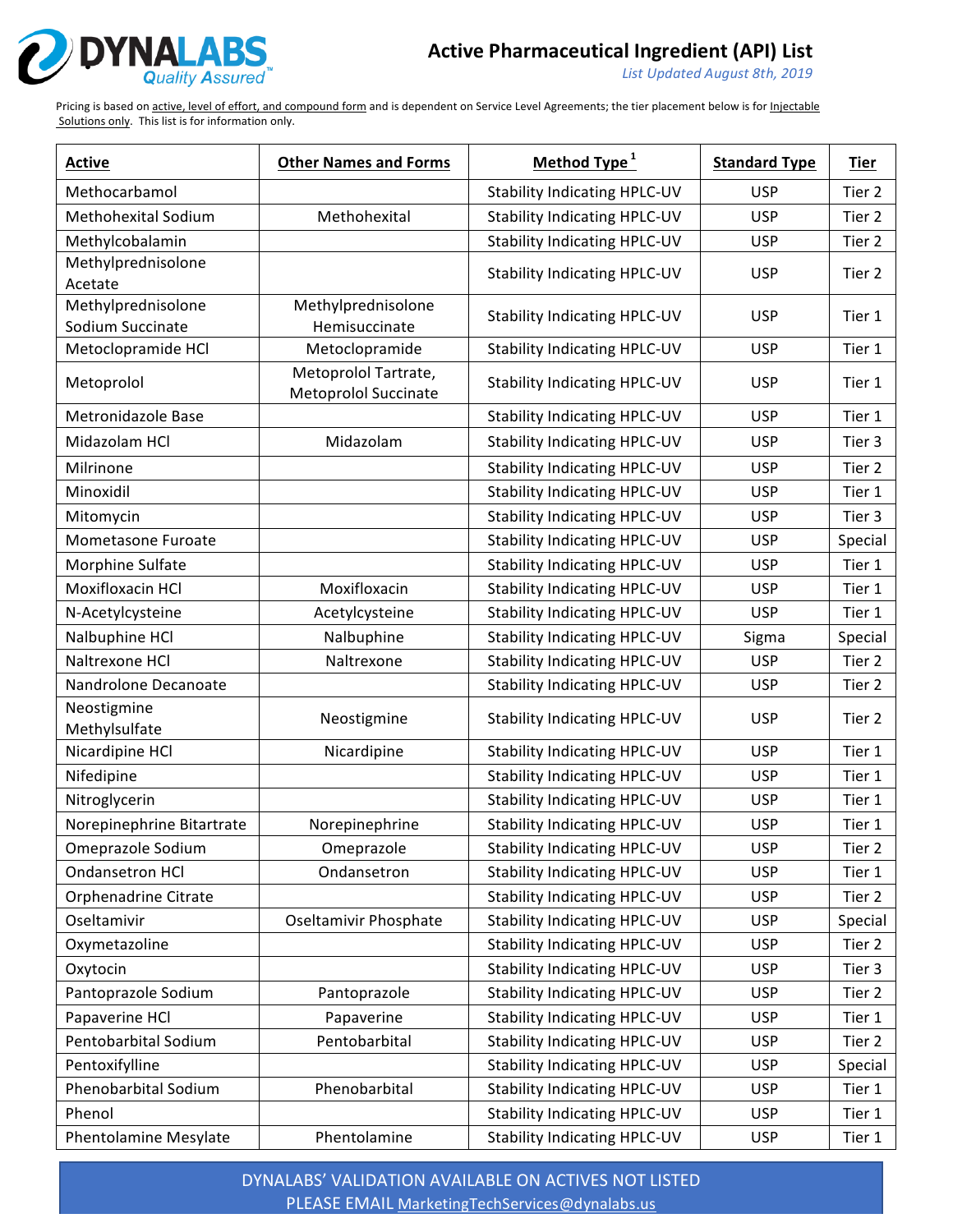

*List Updated August 8th, 2019*

Pricing is based on active, level of effort, and compound form and is dependent on Service Level Agreements; the tier placement below is for Injectable Solutions only. This list is for information only.

| <b>Active</b>                    | <b>Other Names and Forms</b>                                       | Method Type <sup>1</sup>            | <b>Standard Type</b>   | Tier    |
|----------------------------------|--------------------------------------------------------------------|-------------------------------------|------------------------|---------|
| Phenylephrine HCl                | Phenylephrine,<br>Phenylephrine Tannate,<br>Phenylephrine Tartrate | <b>Stability Indicating HPLC-UV</b> | <b>USP</b>             | Tier 1  |
| Phosphatidylcholine <sup>2</sup> |                                                                    | <b>Stability Indicating HPLC-UV</b> | Medisca                | Special |
| Phytonadione                     | Vitamin K                                                          | <b>Stability Indicating HPLC-UV</b> | <b>USP</b>             | Tier 2  |
| Piperacillin Sodium              | Piperacillin                                                       | <b>Stability Indicating HPLC-UV</b> | <b>USP</b>             | Tier 2  |
| Piroxicam                        |                                                                    | <b>Stability Indicating HPLC-UV</b> | <b>USP</b>             | Tier 1  |
| Potassium                        | Potassium Bromide,<br>Potassium Chloride,<br>Potassium Citrate     | IC                                  | <b>USP</b>             | Tier 3  |
| Prednisolone                     |                                                                    | <b>Stability Indicating HPLC-UV</b> | <b>USP</b>             | Tier 1  |
| Prednisolone Acetate             |                                                                    | Stability Indicating HPLC-UV        | <b>USP</b>             | Tier 2  |
| Prednisolone Sodium<br>Phosphate |                                                                    | <b>Stability Indicating HPLC-UV</b> | <b>USP</b>             | Tier 3  |
| Pregnenolone                     |                                                                    | <b>Stability Indicating HPLC-UV</b> | Medisca                | Tier 1  |
| Prilocaine HCl                   |                                                                    | <b>Stability Indicating HPLC-UV</b> | <b>USP</b>             | Tier 1  |
| Procaine HCl                     |                                                                    | <b>Stability Indicating HPLC-UV</b> | <b>USP</b>             | Tier 1  |
| Progesterone                     |                                                                    | <b>Stability Indicating HPLC-UV</b> | <b>USP</b>             | Tier 1  |
| Promethazine HCl                 |                                                                    | <b>Stability Indicating HPLC-UV</b> | <b>USP</b>             | Tier 1  |
| Proparacaine HCl                 |                                                                    | <b>Stability Indicating HPLC-UV</b> | <b>USP</b>             | Tier 1  |
| Propofol                         |                                                                    | <b>Stability Indicating HPLC-UV</b> | <b>USP</b>             | Tier 1  |
| Pyridoxine HCl                   | Pyridoxine                                                         | <b>Stability Indicating HPLC-UV</b> | <b>USP</b>             | Tier 1  |
| Ranitidine HCl                   | Ranitidine                                                         | <b>Stability Indicating HPLC-UV</b> | <b>USP</b>             | Tier 1  |
| Riluzole                         |                                                                    | <b>Stability Indicating HPLC-UV</b> | <b>USP</b>             | Tier 2  |
| Rocuronium Bromide               |                                                                    | <b>Stability Indicating HPLC-UV</b> | <b>USP</b>             | Tier 2  |
| Ropivacaine HCl                  | Ropivacaine                                                        | <b>Stability Indicating HPLC-UV</b> | <b>USP</b>             | Tier 1  |
| Sildenafil Citrate               | Sildenafil                                                         | <b>Stability Indicating HPLC-UV</b> | <b>USP</b>             | Tier 1  |
| Sodium Bicarbonate               |                                                                    | Titration                           | Volumetric<br>Solution | Tier 2  |
| Sodium Chloride                  |                                                                    | Titration                           | Volumetric<br>Solution | Tier 3  |
| Sodium Citrate                   |                                                                    | <b>Stability Indicating HPLC-UV</b> | <b>USP</b>             | Tier 2  |
| Sodium Deoxycholate <sup>2</sup> |                                                                    | <b>Stability Indicating HPLC-UV</b> | Medisca                | Special |
| Sodium Thiosulfate               |                                                                    | Titration                           | Volumetric<br>Solution | Tier 2  |
| Succinylcholine Chloride         | Succinylcholine                                                    | <b>Stability Indicating HPLC-UV</b> | <b>USP</b>             | Tier 2  |
| Sufentanil Citrate               | Sufentanil                                                         | <b>Stability Indicating HPLC-UV</b> | <b>USP</b>             | Tier 1  |
| Tacrolimus                       |                                                                    | <b>Stability Indicating HPLC-UV</b> | <b>USP</b>             | Tier 2  |
| Tazobactam                       |                                                                    | <b>Stability Indicating HPLC-UV</b> | <b>USP</b>             | Tier 2  |
| Testosterone                     |                                                                    | <b>Stability Indicating HPLC-UV</b> | <b>USP</b>             | Tier 1  |
| Testosterone Cypionate           |                                                                    | <b>Stability Indicating HPLC-UV</b> | <b>USP</b>             | Tier 1  |